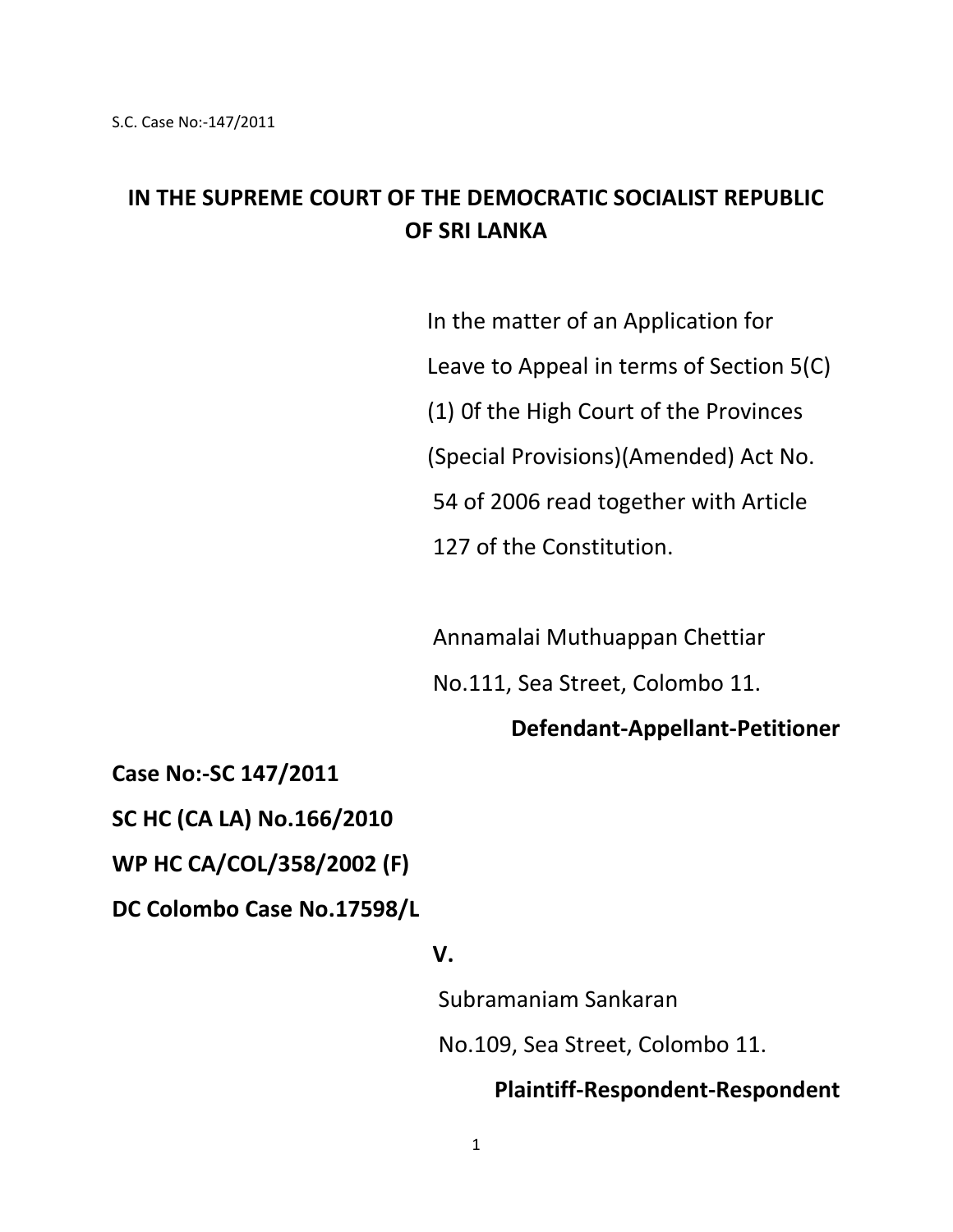## **BEFORE:-B.P.ALUWIHARE, PC, J.**

## **ANIL GOONERATNE J. &**

# **H.N.J.PERERA, J.**

**COUNSEL**:- Nihal Jayamanna PC with C.V.Vivekanandan Uditha Collure Instructed by Pancy N.Joseph for the Defendant-Appellant Petitioner Hiran de Alwis with Asitha Ranasinghe for the Plaintiff-

Respondent-Respondent

**Argued On:-**31**.**08**.**2016

**DECIDED ON:-**15**.**12**.**2016

## **H.N.J.PERERA, J.**

The Plaintiff-Respondent (hereinafter referred to as the Plaintiff) Respondent instituted action against the Defendant-Appellant (hereinafter referred to as the Defendant) praying inter alia for a declaration of title to the upper floor of premises No. 109, Sea street, Colombo 11, more fully described in the 2<sup>nd</sup> schedule to the plaint, for ejectment of the Defendant therefrom and for recovery of damages. The Defendant by his amended answer prayed for a dismissal of the plaintiff's action.

It was the Plaintiff's position that by virtue of Final decree in the Partition Case No. 14414/P in the District Court of Colombo the Plaintiff was entitled to the premises bearing Assessment No.109, Sea Street,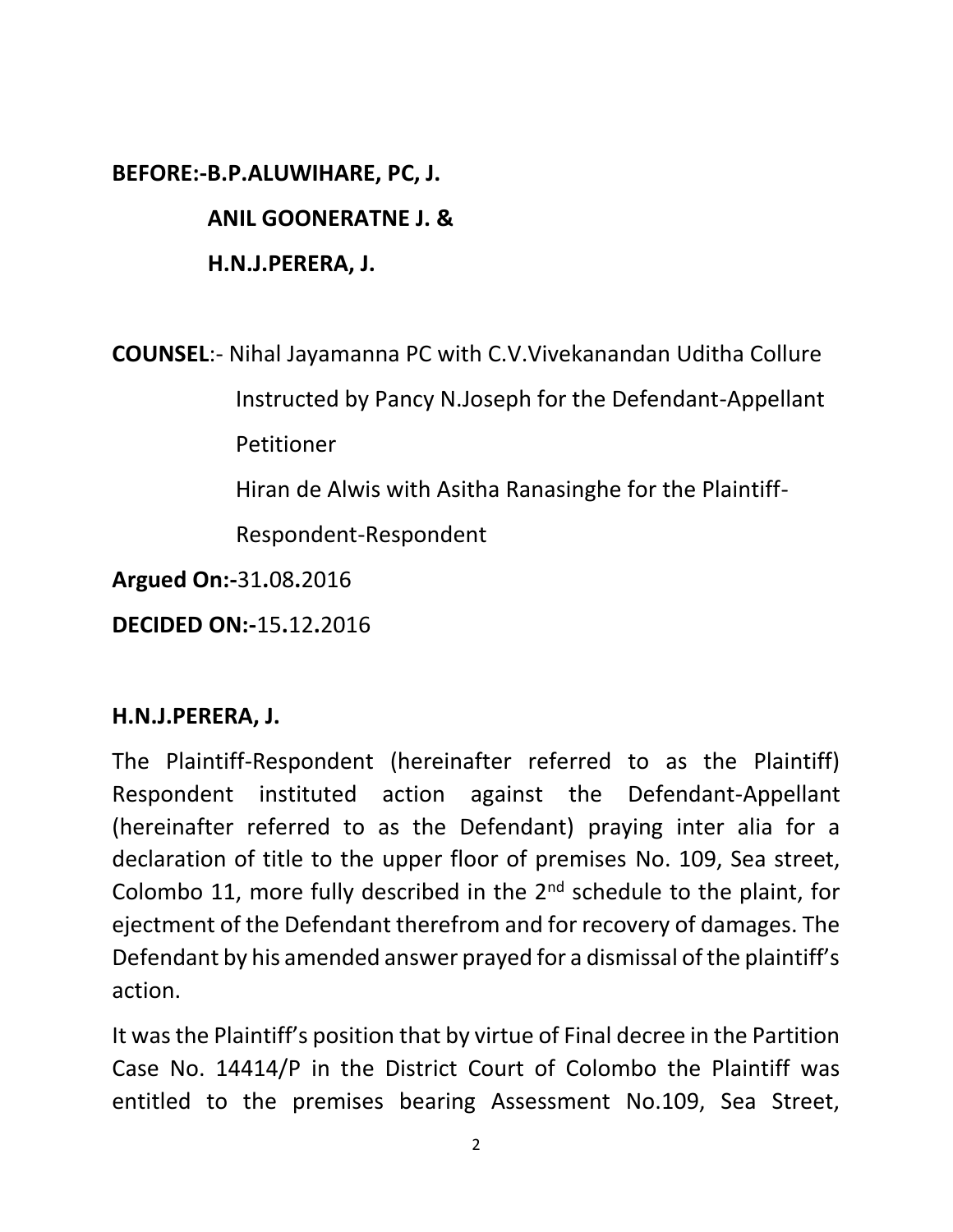Colombo more-fully described in the 1<sup>st</sup> schedule thereto. The said premises consisted of a ground floor and an upper floor. The upper floor is more fully described in the  $2<sup>nd</sup>$  schedule to the plaint. The plaintiff alleged that the Defendant who is a trespasser is in wrongful and/ or unlawful occupation of the premises described in the 2<sup>nd</sup> schedule to the plaint. By Notice dated 3rd June 1996 the Plaintiff gave the Defendant Notice to quit and to deliver peaceful and vacant possession of the said premises to the Plaintiff at the expiry of 31<sup>st</sup> July 1996. The plaintiff's position was that the Defendant continued to be in unlawful possession from 1st August 1996.

The Defendant's position was that he has been in possession of the said portion of the upper floor of No. 109, Sea Street as a Tenant and sought dismissal of the Plaintiff's action.

After trial, the learned Additional District Judge of Colombo delivered his judgment on 30<sup>th</sup> April 2002 in favour of the Plaintiff. Being aggrieved by the said judgment of the learned trial Judge, the Defendant preferred an Appeal to the Civil Appellate High Court Colombo which too upheld the said judgment of the learned District judge in favour of the Plaintiff.

Being aggrieved by the said judgment dated 30.04.2010 of the Civil Appellate High Court Colombo, the Defendant filed an application for Leave to Appeal to the Supreme Court, and the Court granted leave on the following questions of Law raised by the Counsel appearing for the Defendant.

(1)In view of the proceedings and Final decree and the terms of settlement effected in the District Court of Colombo Case No.14414/P dated 29.07.1992 was the Defendant-Appellant declared a Tenant of the Plaintiff-Respondent of the premises in suit?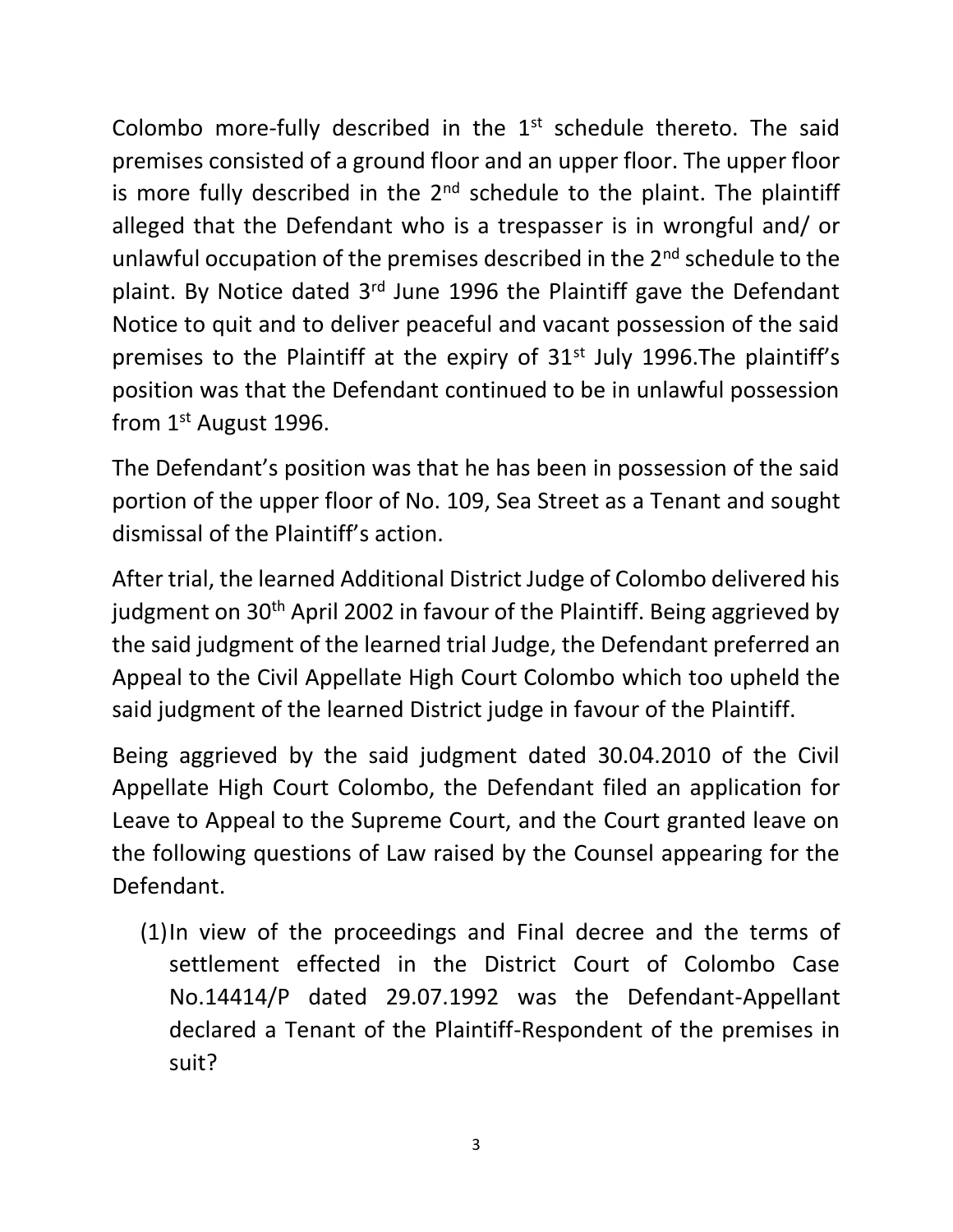- (2)Did the Learned High Court Judge err in holding that the Defendant-Appellant was not a Tenant of the Plaintiff-Respondent?
- (3)Could the Plaintiff-Respondent file a case for declaration of title and ejectment to eject the Defendant-Appellant on the basis that he was in unlawful possession, in terms of the facts in this case?

And on the following question of Law raised by the Counsel for the Plaintiff-Respondent.

(4)Did the Defendant discharge his burden of establishing that he was

a tenant of the said Plaintiff-Respondent of the premises in suit?

There is no dispute between the parties that the Plaintiff in this case was the Plaintiff in the said Partition case No.1444/P and the Defendant in this case was the 3<sup>rd</sup> defendant in the Partition case. The Plaintiff in this case claims title to the corpus described in the second schedule under and by virtue of the Final decree in the said Partition Action. The title of the Plaintiff is not in dispute. It is also not in dispute that the Defendant is in occupation of these premises. The Defendant's contention is that he is the tenant of the premises in suit. According to the pedigree the Plaintiff is entitle to  $2/3^{rd}$  of the property and the 1<sup>st</sup> Defendant to 1/3 of the property plus 2 Perches.

It is an admitted fact that "Letchchumy Jewellers" is a business carried on by the Defendant and that he was carrying on the said business even when the Partition Action was pending. It is also accepted that "Letchchumy Jewellers" was also carried on in the premises by the Defendant that was allotted to the Plaintiff in the Final Partition Decree and that it was decided that the Defendant will have full tenancy right in respect of the lot allotted to the Plaintiff by the Partition Decree. It was the contention of the learned President's Counsel for the Defendant that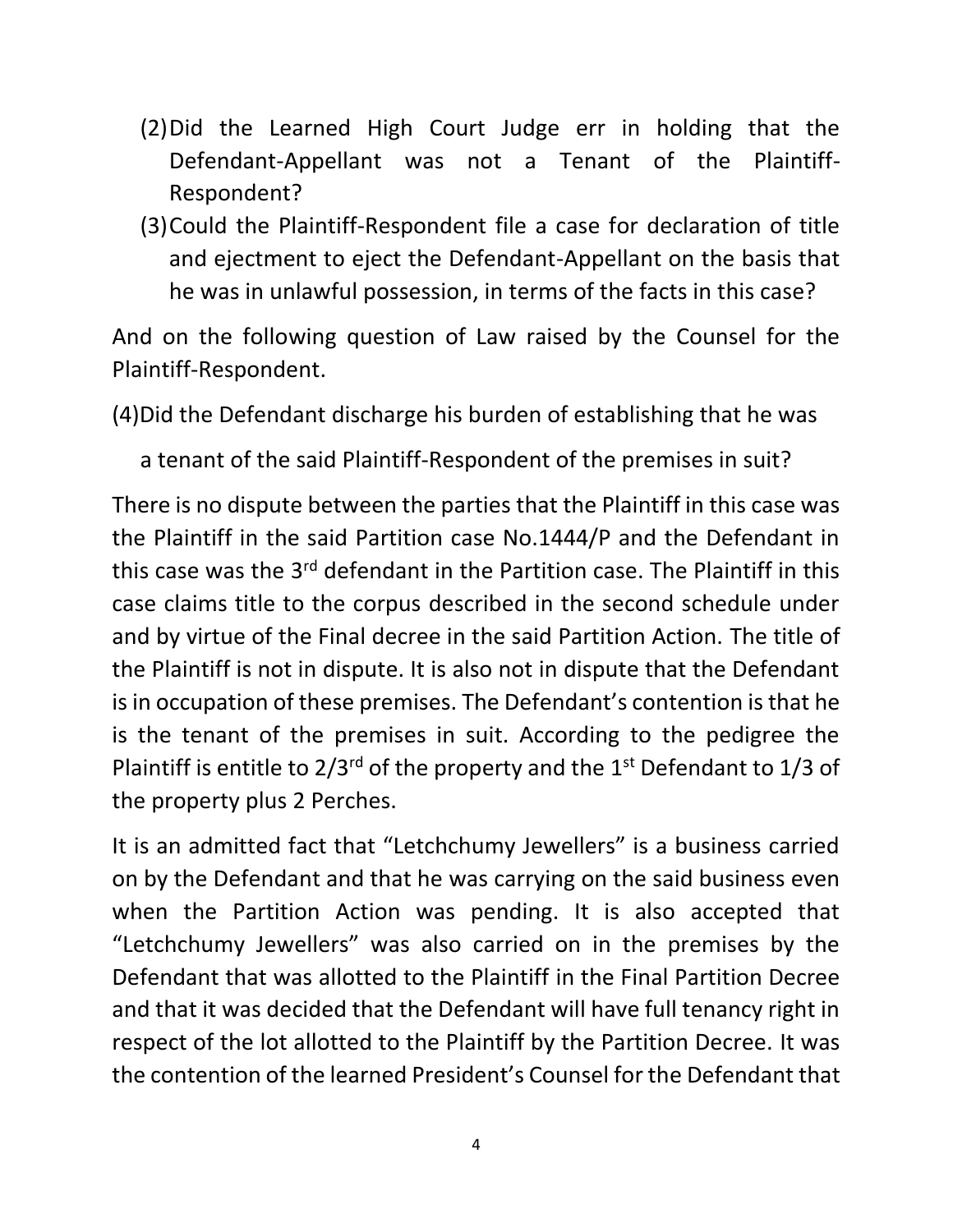if the Defendant was in unlawful possession of the divided portion allotted to the Plaintiff in the Partition decree there is specific remedy available to the Plaintiff under the Partition Act itself to obtain possession. It was further contended that Section 52 of the Partition Law No.2 of 1977as amended provides specific remedy of obtaining delivery of possession. The Plaintiff should have made an application for possession in terms of Section 52 of the Partition Law as held in Munidasa & Others Vs. Nandasena reported in (2001) 2 Sri.L.R.224. It was the learned Counsel's position that in view of this judgment, the present case cannot be had and maintained by the Plaintiff.

In Munidasa & Others Vs Nandasena the question arose as to whether a party to a Partition Action who was allotted a lot could proceed under Section 325 of the Civil Procedure Code without resorting to the specific provisions under Section 52(1) and Section 53(1) of the Partition Act. In that case it was held that the Partition Law provides a specific remedy, the Plaintiff-Respondent is not entitled to resort to provisions of the Civil Procedure Code. It was further held that the provisions of the Partition Act are mandatory provisions and provides a simple and easy remedy of obtaining delivery of possession.

In the instant case the Plaintiff has not made an application under Section 52 of the Partition Act to obtain possession of the said premises which is allocated to him by the Final decree of the said Partition Action. But after about four years from the date of the final decree he has filed the present action to eject the defendant from the said premises and to obtain possession of the same on the basis that he is the owner of the said premises and that the Defendant is in unlawful possession of the same.

There is no doubt that in the said Partition Action the Defendant has been allowed to continue in possession of the said premises allocated to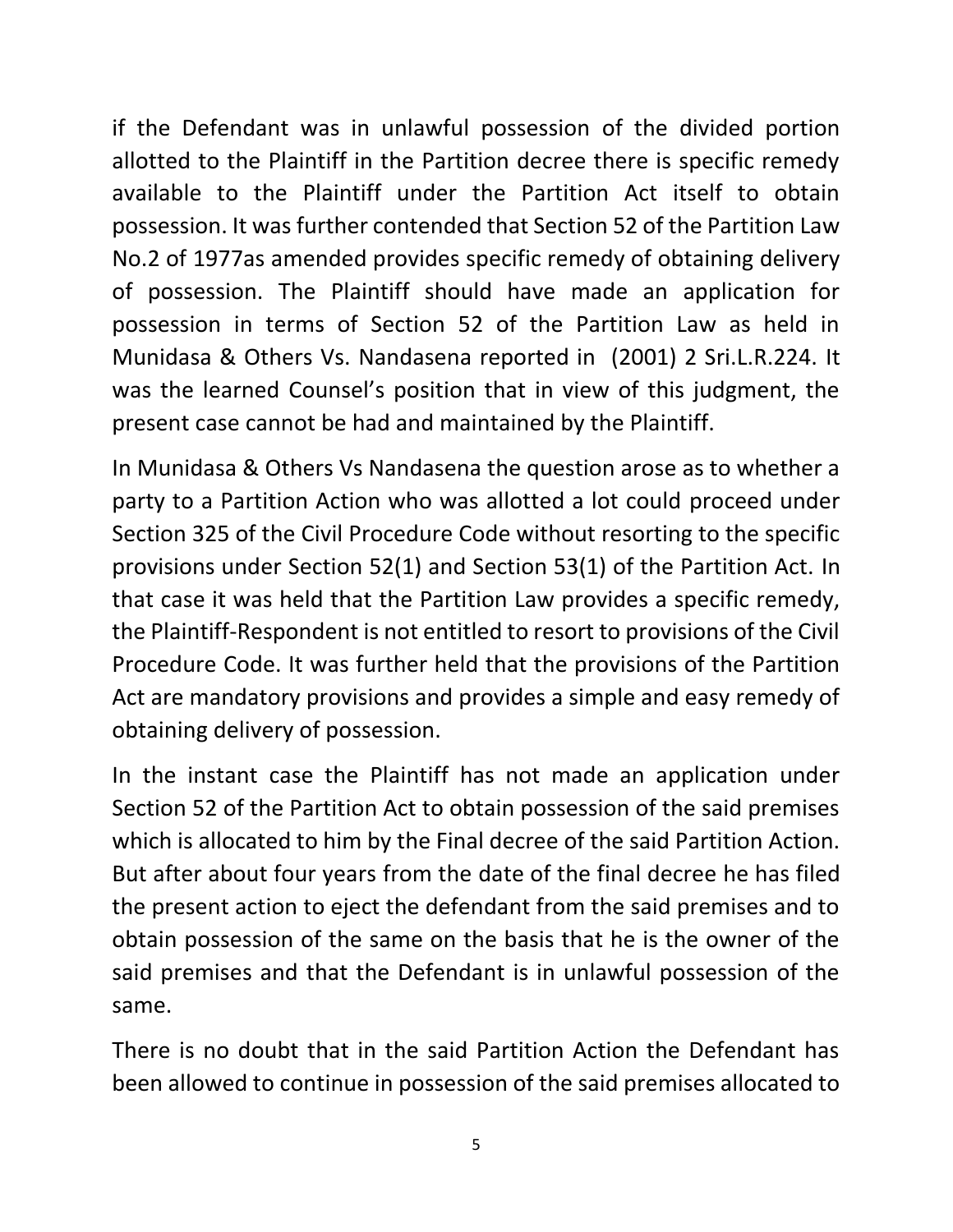the Plaintiff by the said Final Decree on the basis that he is a Tenant. The Plaintiff has filed the present Action against the Defendant after about 4 years of the entering of the Final decree in the said Partition Action on the basis that the Defendant is no longer in lawful possession of the same and that as the owner of the said premises the Plaintiff is entitled to get possession of the same.

In Martin Sinngho and Two Others V, Nanda Peiris and Two Others [1995] 2 Sri.L.R 221, it was held that Section 52 read with Section 48(1) of the Partition Law and Section 14 (1) of the Rent Act required Court to determine :-

- (1)Whether the petitioners had entered into occupation of the premises as Tenants prior to the date of the Final Decree.
- (2)Whether they were entitled to continue in occupation of the premises as Tenants under the original Respondent (i.e Plaintiff )

Section 52 (2) read with section 48(1) of the Partition Law and section 14 (1) of the Rent Act, required court to determine –

(1)Whether the Defendant had entered into occupation of the premises as tenants prior to the date of the final decree and

(2)Whether the Defendant was entitled to continue in occupation of the premises as a tenant under Plaintiff who was allotted the lot in which the relevant house stood.

If the Defendant succeeds in satisfying court of the two matters aforesaid, the application of the Plaintiff has to be dismissed, as section 14(1) of the Rent Act makes provision for the tenants of residential premises to continue as such, under any co-owner who has been allotted the relevant premises in the final decree.

In the instant case there in no such application under Section 52 of the Partition Law been made by the Plaintiff to obtain possession of the said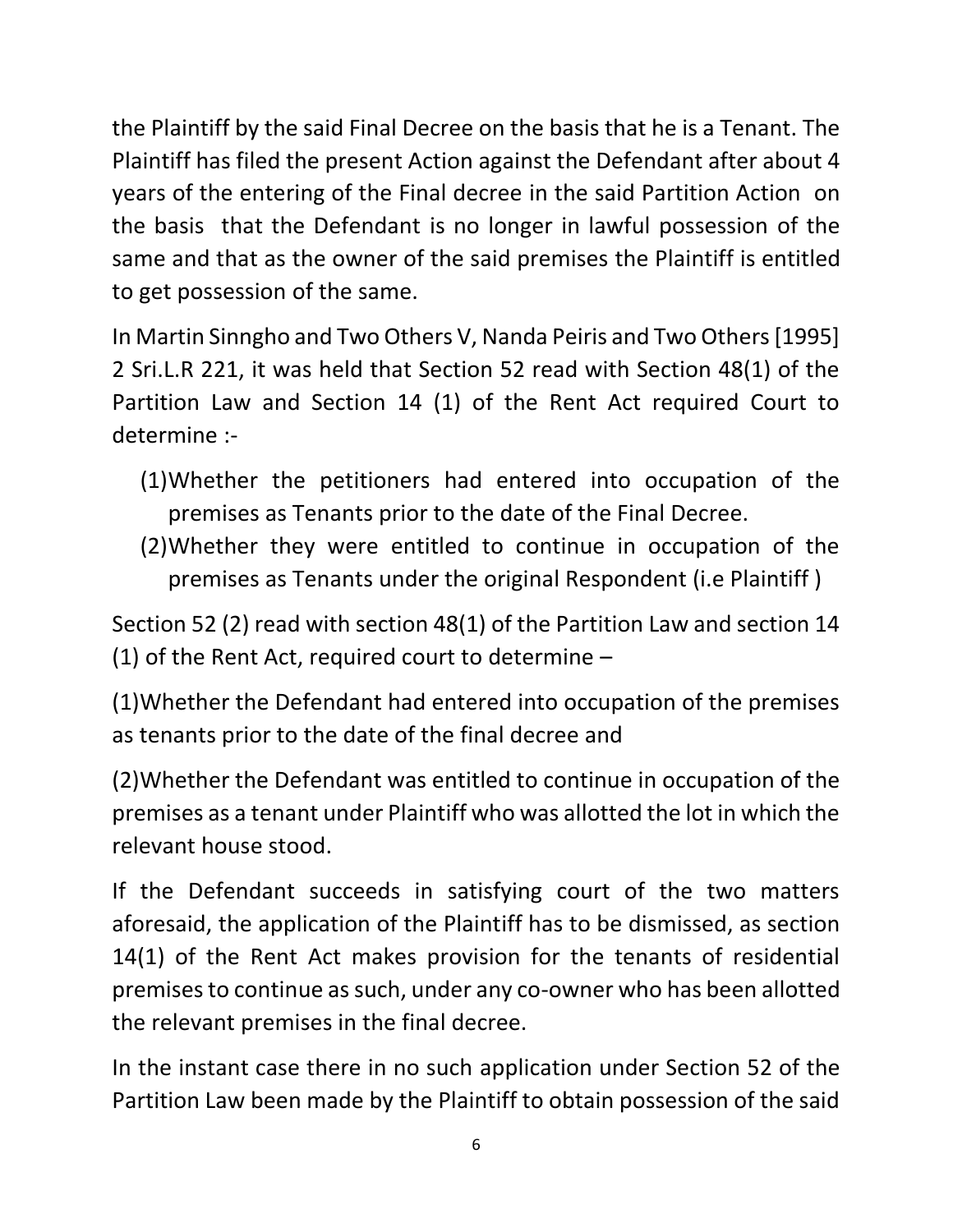premises. Instead the plaintiff has filed the instant Action against the Defendant to eject the Defendant from the said premises on the basis that the Defendant is in unlawful possession of the said premises and that the Plaintiff is the lawful owner of the said premises.

The Plaintiff has filed a Rei Vindicatio Action against the Defendant to eject him from the said premises on the basis that he is the owner of the said premises described in the 2<sup>nd</sup> schedule to the plaint and that the Defendant is in unlawful possession of the said premises. Therefore it is very clear that the Plaintiff has instituted this action on the basis of his title to the said premises.

It is not disputed that the Plaintiff is the owner of the said premises. He has become the owner of the said premises by virtue of the Final Decree entered in the Partition case No. 14414/p in the District Court of Colombo. It is also not in dispute that the Defendant is in occupation of the said premises.

In Luwis Singho and Others V. Ponnamperuma [1996] 2 Sri.L.R 320 it was held that:-

(1) Actions for declaration of title and ejectment and vindicatory actions are brought for the same purpose of recovery of property. In Rei vindication action the cause of action is based on the sole ground of the right of ownership, in such an action proof is required that:-

(a)The Plaintiff is the owner of the land in question. i.e he has the

dominium.

(b)That the land is in the possession of the Defendant.

The moment the title of the Plaintiff is admitted or proved the right to possess it, is presumed.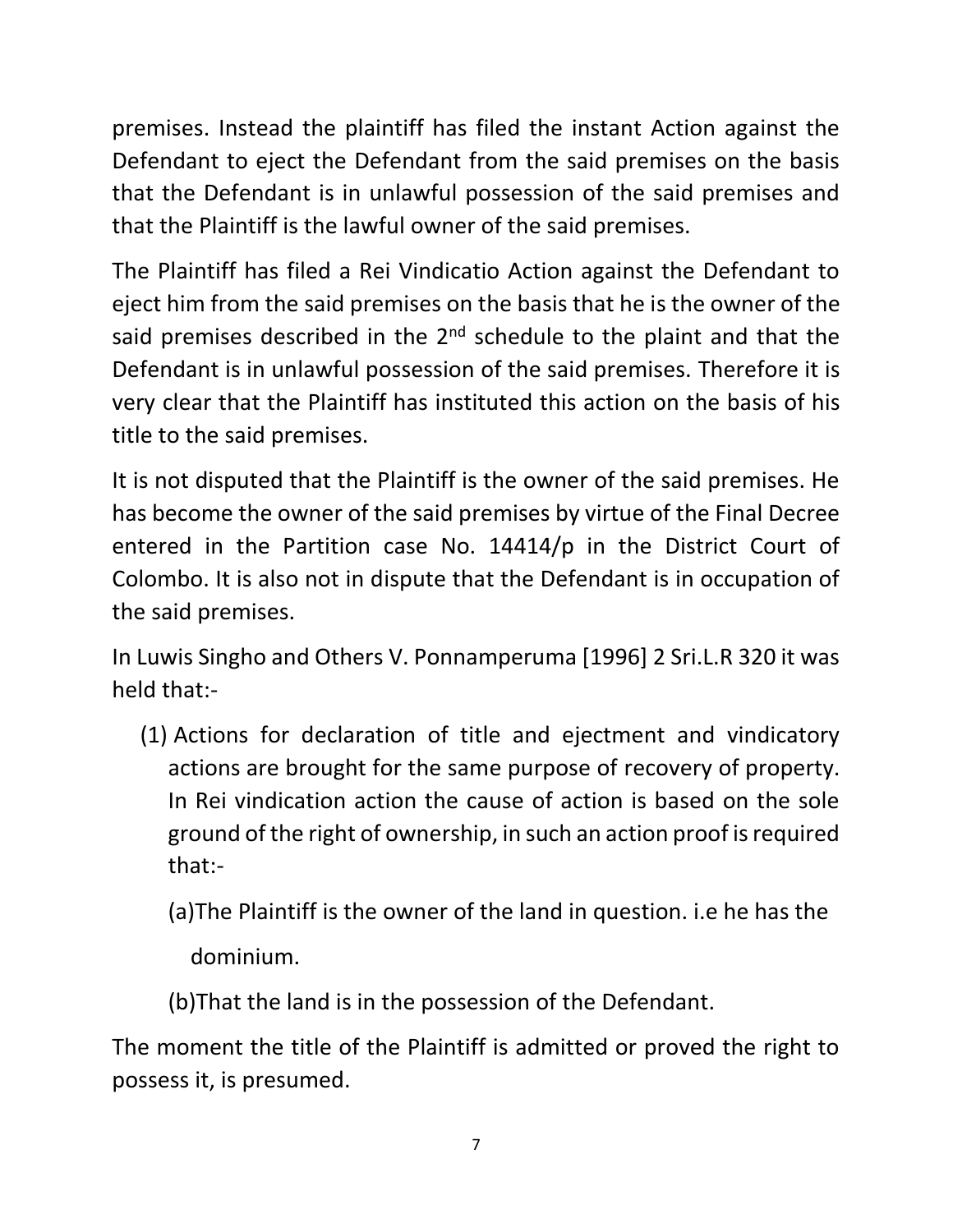Willie in his book "Principles of South African Law" (3<sup>rd</sup> edition) at page 190 discussing the right to possession, states:-

"The absolute owner of a thing is entitled to claim the possession of it; or, if he has the possession he may retain it. If he is illegally deprived of his possession, he may by means of vindication or reclaim recover possession from any person in whose the thing is found. In a vindicatory action the claimant need merely prove two facts, namely, that he is the owner of the thing and that the thing is in the possession of the Defendant".

In Siyaneris V. Jayasinghe Udenis de Silva 52 N.L.R 289, it was held that in an action for declaration of tile to property, where the legal title is in the Plaintiff but the property is in the possession of the Defendant , the burden of proof is on the Defendant.

It was contended on behalf of the Plaintiff that the Defendant has failed to prove that he is in lawful possession of the said premises in dispute.

The said Final Decree in the Partition Action has been entered in 1992. The present action has being filed against the Defendant in 1996.The Defendant has failed to submit any document to substantiate the position that he was a tenant of the Plaintiff in 1996.

The Defendant has clearly admitted that he received the Quit Notice marked P4 sent by the Plaintiff in this case. (Vide page 2 of the proceedings of 15.06.1999 and page 8 of the proceedings of 23.05.2001). In the circumstances it is clear that the Notice to Quit P4 dated 03.06.1996 has been received by the Defendant. The Defendant also admits that he did not sent a reply to the said Quit Notice marked P4.

It is trite Law that what is admitted need not be proved. In Mariammal V. Pethrupillai 21 N.L.R 200 it was held that:-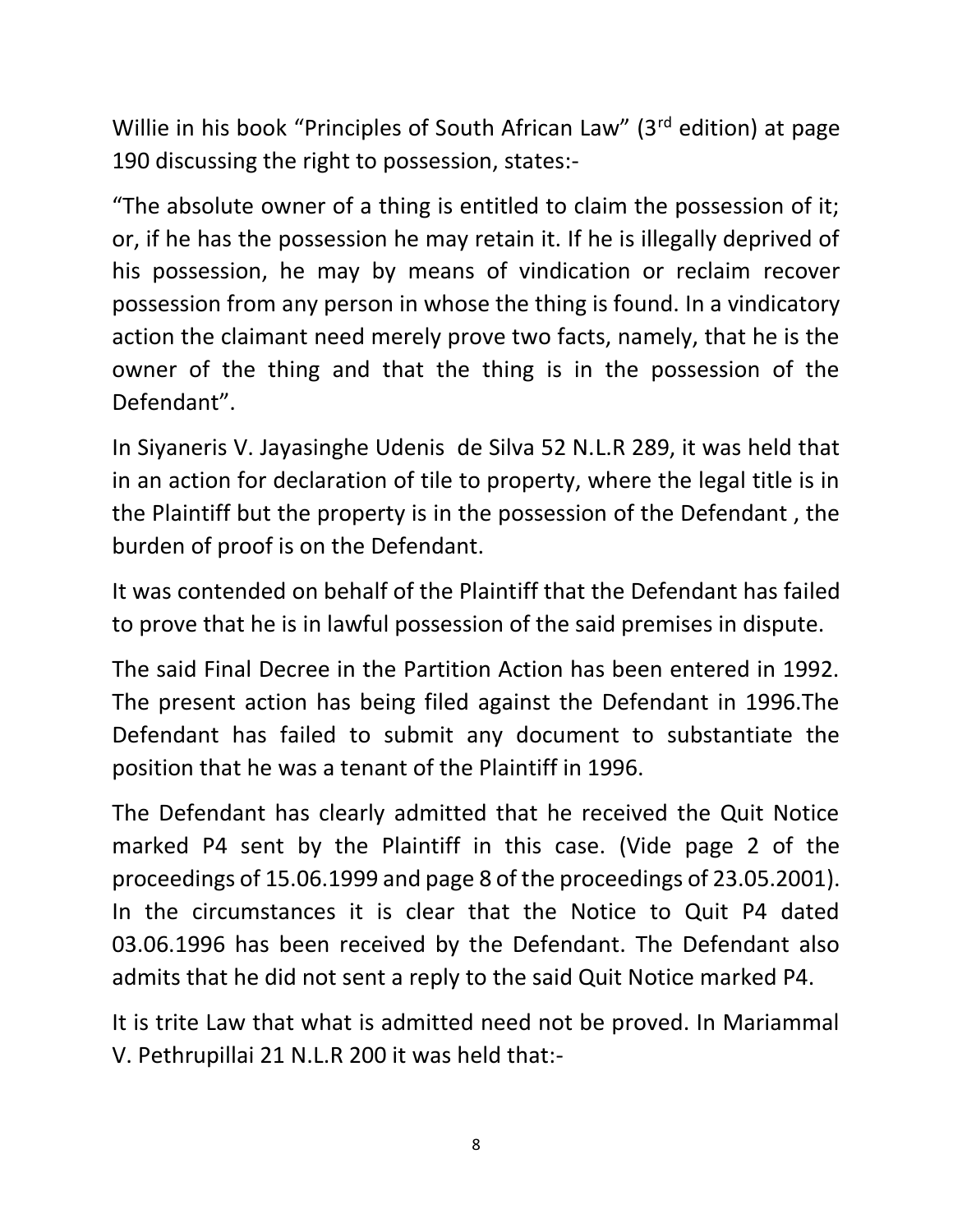"If a party in a case makes an admission for whatever reason, he must stand by it; It is impossible for him to argue a point on appeal which he formally gave up in the court below".

It is sometimes permissible to withdraw admissions on questions of law but admissions on questions of fact cannot be withdrawn. See Uvais V. Punyawathie [1993] 2 Sri.L.R 46.

The Notice marked P4 had been dispatched requiring the Defendant to vacate the said premises. The Defendant whilst giving evidence had admitted that he received the said Notice and that he did not respond to it.

The Defendant had admitted having received the Notice to Quit but failed to reply to the said Notice. In all circumstances, I feel that this is a case which a reply to P4 is expected. The defendant could have informed the Plaintiff that he is the Tenant of the said premises and that he continues to occupy the said premises on that basis and that he is in lawful possession of the said premises as the tenant.

In Jayawardenea V.Wanigasekera and Others [1985] 1 Sri.L.R 125 it was held that the best test for establishing tenancy is proof of the payment of rent. The best evidence of the payment of rent is the rent receipts. Also see Martin Singho and Two Others V. Nanda Peiris and Two Others [1995] 2 Sri.L.R 221

In the present action no rent receipts were produced by the Defendant at the trial. Although in his answer he has stated that h continued to be the tenant of the upstairs of the premises No.109 and because the plaintiff refused to accept the rent from him he had paid the same to the Municipality Colombo, the Defendant did not state so in his evidence and also failed to mark and produce a single receipt issued by the Colombo municipal Council to substantiate the same. The Defendant has very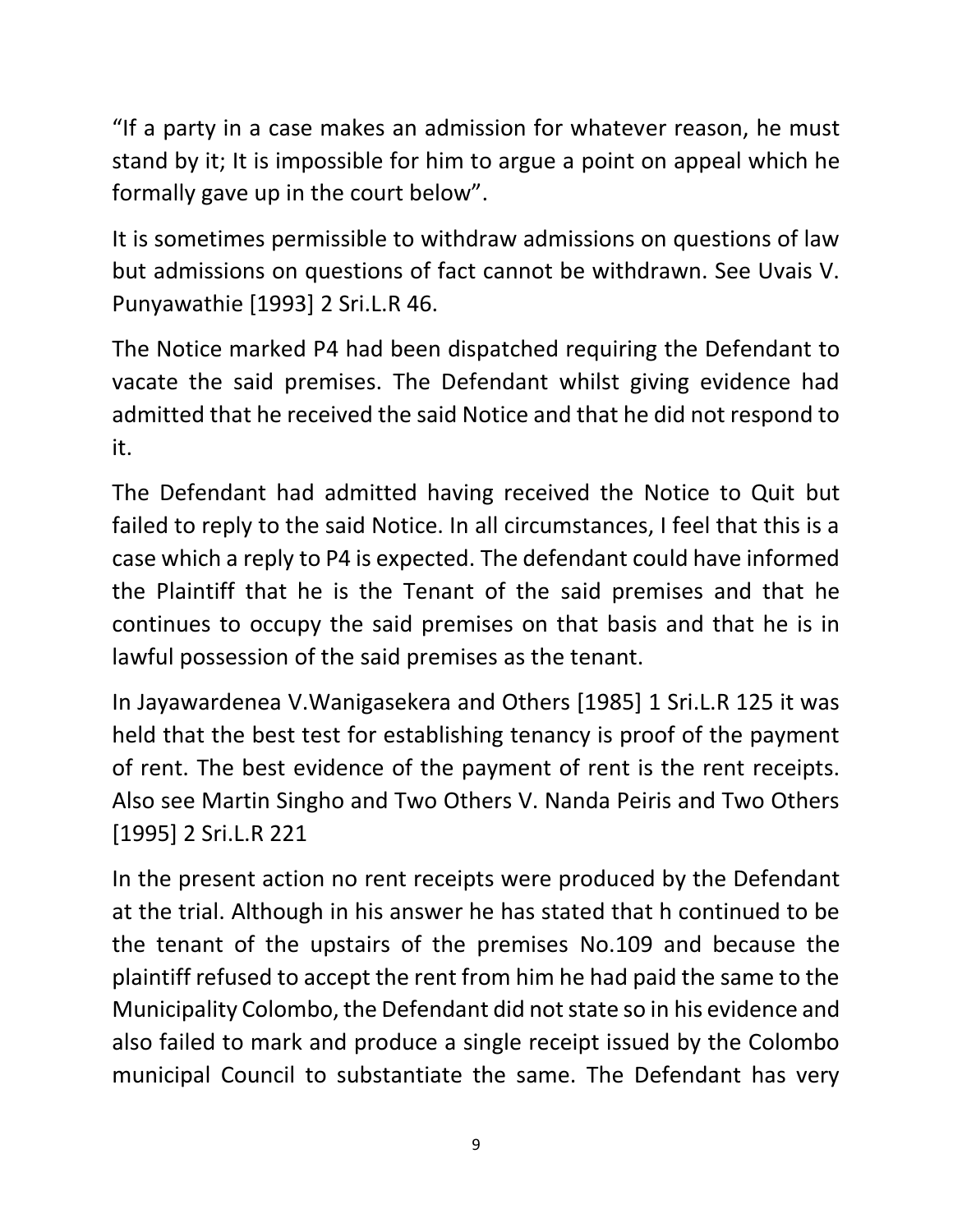clearly failed to lead evidence and prove that he was a tenant of the said premises described in the 2<sup>nd</sup> schedule to the plaint.

The main contention of the learned Counsel for the Defendant was that the Plaintiff cannot deny and is in fact bound by the decree to the portion that the defendant is the lawful tenant of the premises in which "Letchchumy jewellers' is carried on by the defendant which falls within the portion allotted to the Plaintiff. Therefore the Plaintiff should have made the application for possession under and in terms of section 52 of the Partition law.

In Virasinghe V.Virasinghe and Others [2002] 1 Sri.L.R 264 where the issues as to tenancy have been answered in favour of the Defendant and it was held that the Rent Act applies in respect of premises and that he is the tenant of the co-owners in the District Court, the Plaintiff appealed from the said findings to the Court of Appeal and the appeal was dismissed by the Court of Appeal , the Supreme Court granted leave to appeal on questions raised in the Petition of Appeal as to the findings on tenancy; alternatively on the question whether the matter of a monthly tenancy can come within the scope of a trial in a partition action and whether such question should be considered , if at all, at the stage of execution in terms of section 52 of the Partition Law.

The Supreme Court held that in view of the provisions of Section 5(a) read with section 48(1), the claim of a monthly tenant is not within the scope of a partition action. It is not permissible to enter a finding, in a judgment, interlocutory decree, or final decree in a partition action with regard to any claim of a monthly tenant in respect of the land sought to be partitioned. Sarath N Silva C.J observed that:-

"Thus, it is seen that the Partition Law makes the same distinction as section 2 of the Prevention of Frauds Ordinance of 1840 as amended, in respect of the type of lease that would not be considered as an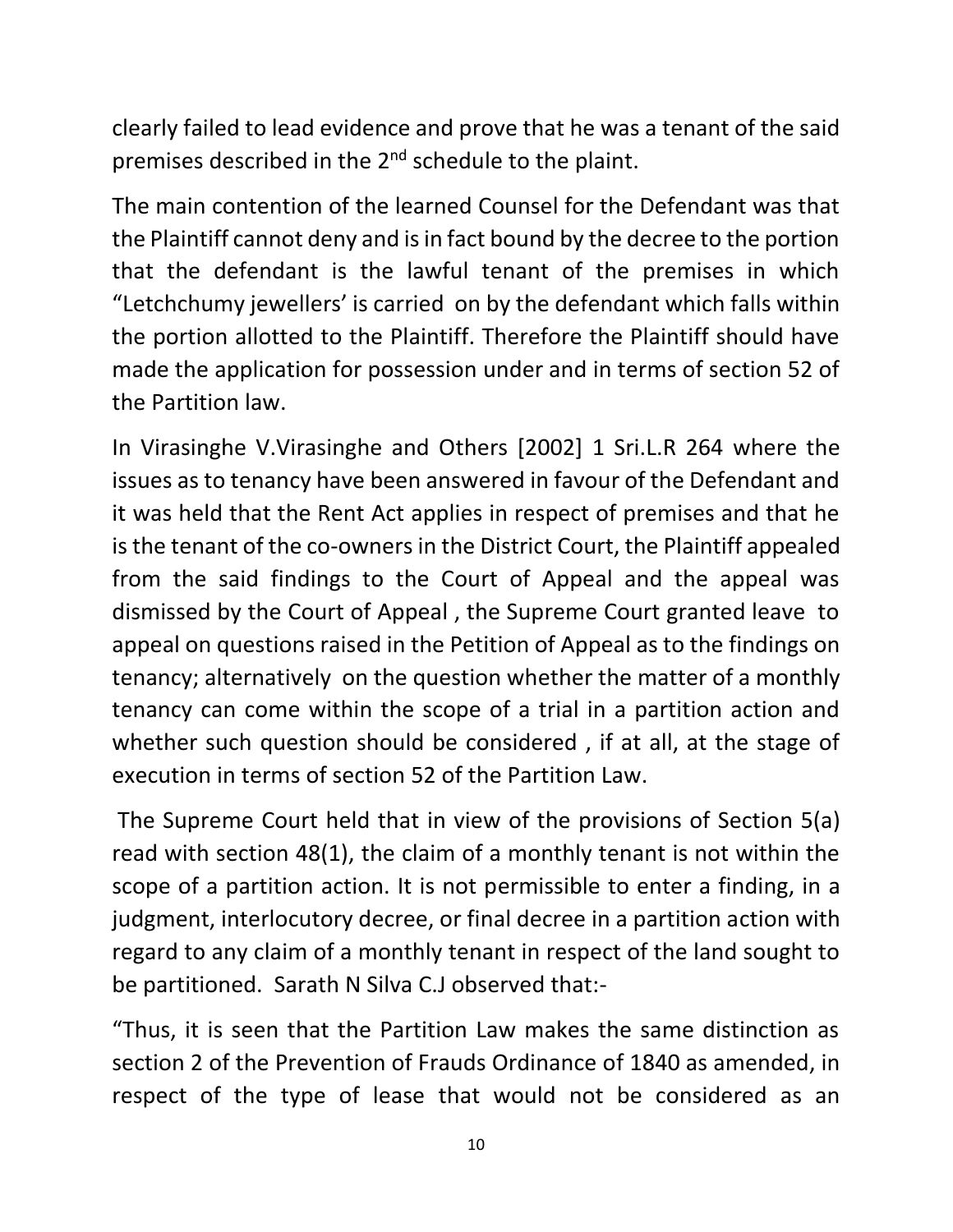encumbrance affecting land. In both laws, whilst a lease for a specified period exceeding one month is considered an encumbrance affecting land and should be notarially executed, a lease at will or for a period not exceeding one month ( same language used in both laws) is not considered an encumbrance affecting land.

Therefore, it is not permissible to enter a finding, in a judgment, interlocutory decree or final decree, in a partition action with regard to any claim of a monthly tenant in respect of the land that is sought to be partitioned."

It was further held in the said case that it would be inconsistent with the scheme of the Partition Act and the provisions of the Rent Act to bring the claim of a monthly tenant within the scope of trial in a partition action.

It was further held that a person having a claim in respect of a lease at will or for a period not exceeding one month, is not a necessary party to a Partition action.

Therefore it cannot be said that the Plaintiff is bound by the decree to the portion that the Defendant is the lawful tenant of the premises in which "Lethchumy Jewellers" is carried on by the Defendant which falls within the portion allotted to the Plaintiff. Therefore the Defendant cannot claim tenancy under the said Final decree entered In case No.14414/P in Colombo.

In the instant action the Plaintiff has clearly exercised his right as the owner of the said premises to vindicate his title and to eject the Defendant from the said premises. Being the absolute owner of the said premises the Plaintiff is entitled to claim the possession of it from the Defendant. The Plaintiff has denied the fact that there was a tenancy agreement between the two parties in 1996.The mere fact that the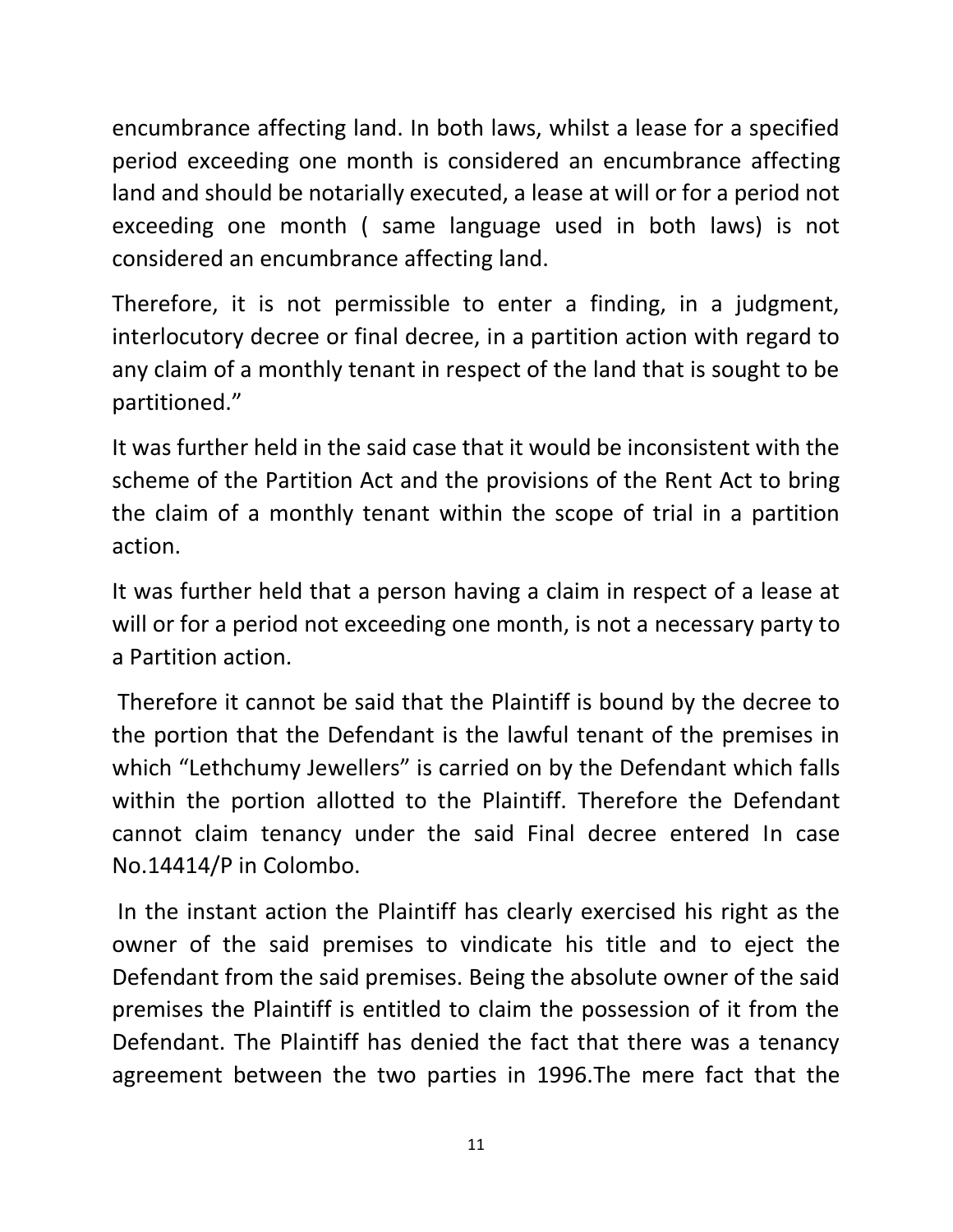Plaintiff did not make an application under section 52 of the Partition law in Case No 14414/P is not a bar to institute an action to vindicate his title against the Defendant since this present action will have the effect of deciding finally whether in fact the Defendant is a tenant of the said premises or not.

In Virasinghe V. Virasinghe (supra) it was further held that Section 52 (2) (a) appears to contemplate a situation where the applicant for an order for delivery of possession recognizes the person in occupation as a tenant but moves for eviction on the basis that he is not entitled to continue in occupation of the house as a tenant under the applicant as landlord. If, however, the applicant, on the premise that he does not recognize the person in occupation as a tenant, moves for an order for the delivery of possession who claims to be a tenant entitled to continue such occupation of the house as tenant under the applicant as landlord, could resist the Fiscal and seek hearing from court to establish his right in terms of section 52 (2) (b). In the present action the Plaintiff does not recognize the defendant as a tenant. Therefore even if the Plaintiff makes an application under section 52 the Partition law the burden would be on the Defendant to establish his right in terms of section 52 (2) (b).

In this case as observed by the learned District Judge and the learned Judges of the Civil Appellate High Court, the Plaintiff has proved that he is the owner of the said premises and the Defendant has failed to produce documentary evidence in proof of his tenancy. The best test of establishing tenancy is proof of payment of rent, and the best evidence of payment of rent is rent receipts. (See Jayawardena V. Wanigasekera) I see no reason to interfere with the order of the Civil Appellate High Court.